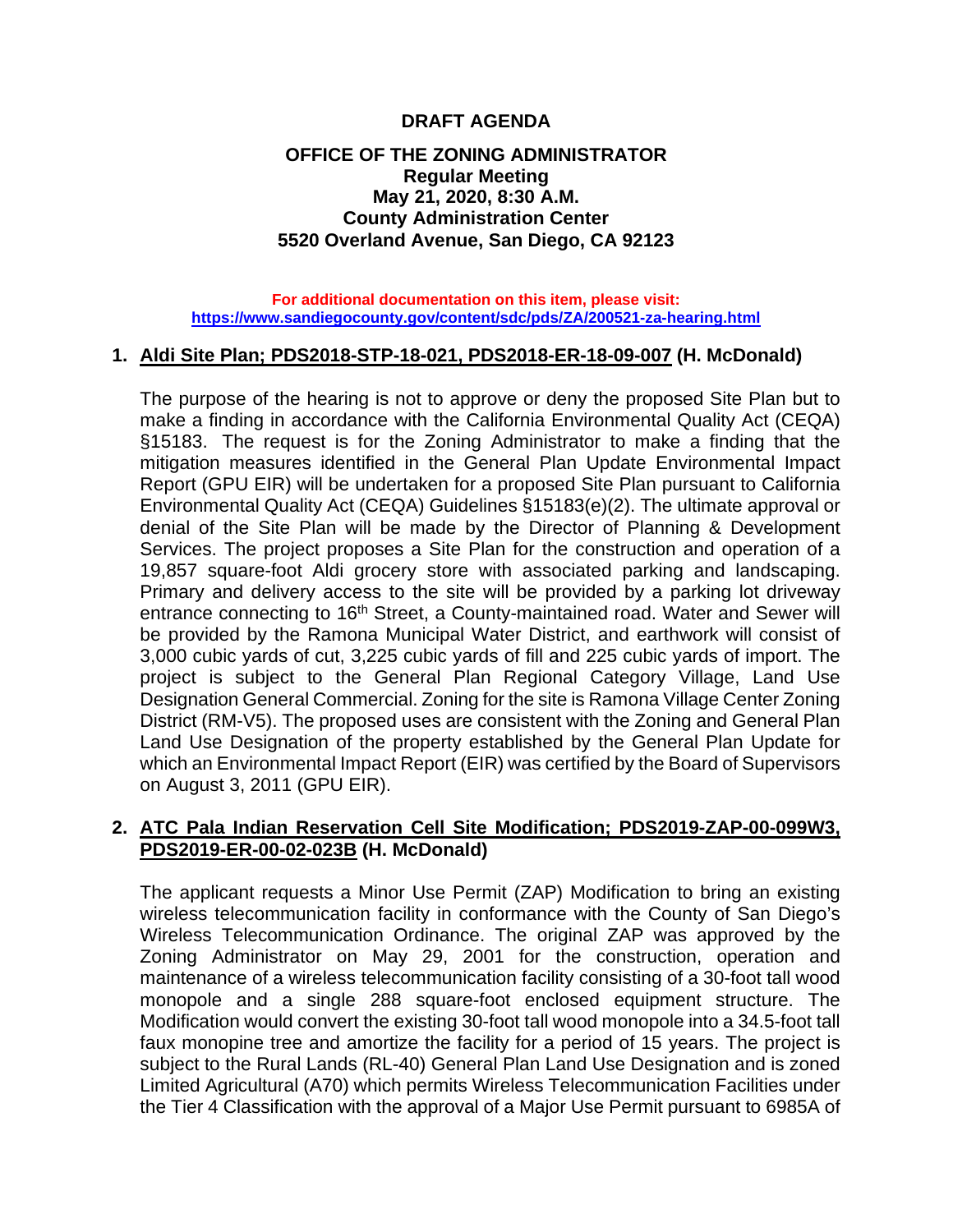the Wireless Telecommunication Ordinance. Pursuant to Section 6985B of the Wireless Telecommunication Ordinance, any proposed facility on a structure currently subject to a Minor Use Permit shall obtain approval of the facility through the modification of the permit in accordance with Section 7378 for a Use Permit. The project will rely on a previously adopted Negative Declaration (ND) and addendum thereto dated May 21, 2020 on file with PDS as Environmental Review Number ER-00-02-023. The project as designed will not cause any new significant effects on the environment which require mitigation measures, as there are no new significant impacts or more severe impacts over what was analyzed in the previous ND. The Zoning Administrator will determine whether to approve or deny the ZAP Modification and adopt the addendum (APN 110-072-19).

### **3. Alpine Tavern Gas Station; PDS2018-STP-18-012, PDS2018-ER-18-14-003 (T. Tonekaboni)**

The purpose of the hearing is not to approve or deny the proposed Site Plan but to make a finding in accordance with the California Environmental Quality Act (CEQA) §15183. The request is for the Zoning Administrator to make a finding that the mitigation measures identified in the General Plan Update Environmental Impact Report (GPU EIR) will be undertaken for a proposed Site Plan pursuant to California Environmental Quality Act (CEQA) Guidelines §15183(e)(2). The ultimate approval or denial of the Site Plan will be made by the Director of Planning & Development Services. The proposed project is a Site Plan for the construction of a new convenience store (2,000 square feet), drive-thru restaurant (2,740 square feet), and two sit-down restaurants (2,400 square feet). The existing convenience store on the project site will be demolished, the existing gas station and coffee kiosk on the project site will remain and an existing storage shed will be relocated. Access would be provided by an existing driveway connecting from Tavern Road. The project would be served by imported water from the Padre Dam Municipal Water District. The project would expand the development area to the west, requiring earthwork of 22,000 cubic yards of fill, 3,000 cubic yards of cut, and 19,000 cubic yards of import with overall max cut and fill slopes of 2:1. The project is subject to the Village General Plan Regional Category and the General Commercial Land Use Designation (C-1). The project site is zoned C44, Freeway Commercial. The proposed uses are consistent with the Zoning and General Plan Land Use Designation of the property established by the General Plan Update for which an Environmental Impact Report (EIR) was certified by the Board of Supervisors on August 3, 2011 (GPU EIR).

# **4. KA Shell and Convenience Store; PDS2017-STP-17-028, PDS2017-BC-17-0069, PDS2017-ER-17-08-008 (S. Oberbauer)**

The purpose of the hearing is not to approve or deny the proposed Site Plan and Boundary Adjustment but to make a finding in accordance with the California Environmental Quality Act (CEQA) §15183. The request is for the Zoning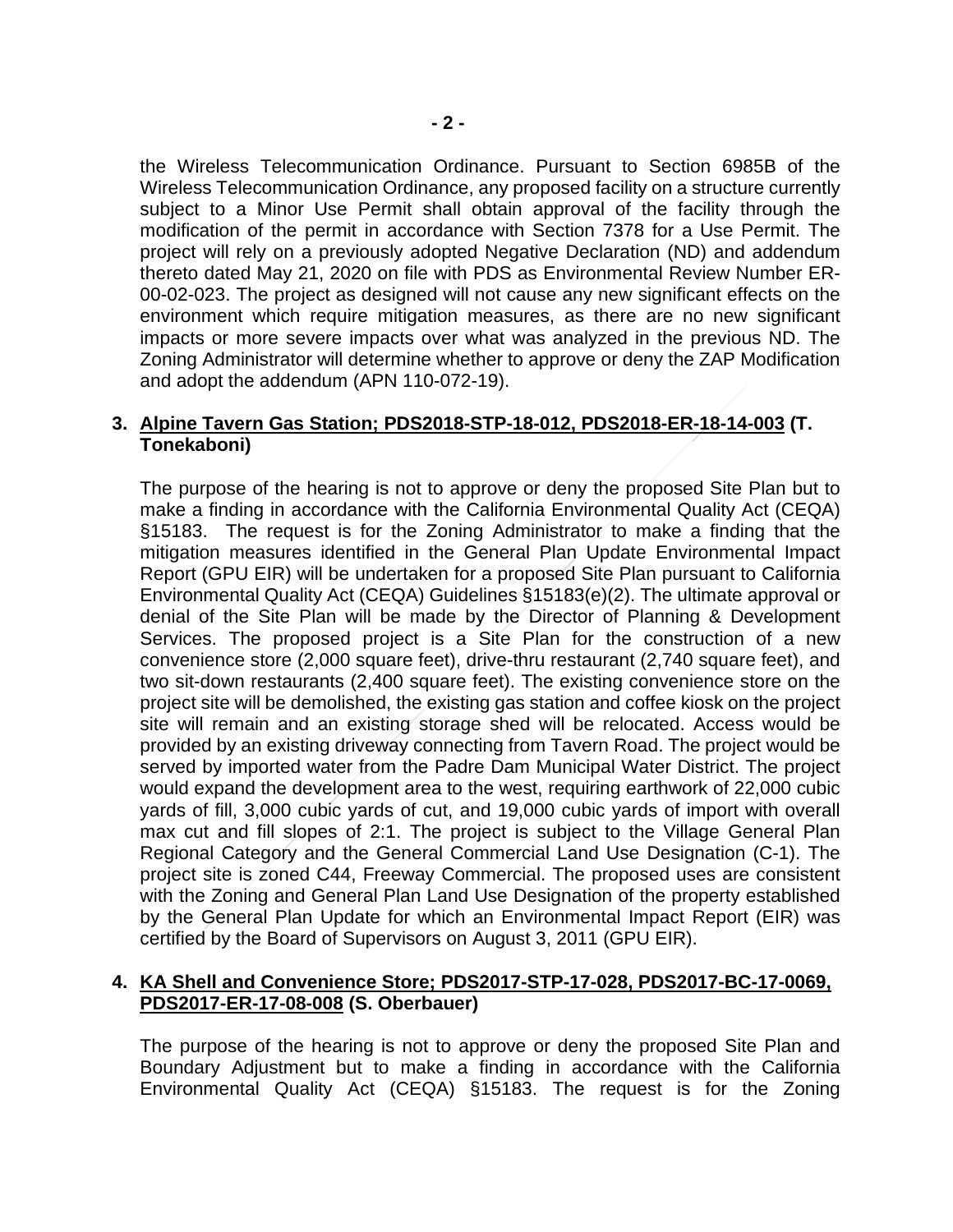Administrator to make a finding that the mitigation measures identified in the General Plan Update Environmental Impact Report (GPU EIR) will be undertaken for a proposed Site Plan and Boundary Adjustment pursuant to California Environmental Quality Act (CEQA) Guidelines §15183(e)(2). The ultimate approval or denial of the Site Plan and Boundary Adjustment will be made by the Director of Planning & Development Services. The Site Plan would allow for the construction of a convenience store and gas station and the Boundary Adjustment would result in changes of the acreage of two existing legal lots to consist of 1.23 and 1.61 acres. The project consists of the demolition of an existing patio furniture sales structure and shed (3,430 square feet total), and the construction of a 3,500 square-foot convenience store, a 5,983 square-foot canopy with eight multi-product dispensers which would contain a total of 16 gas pumps and 19 parking spaces. Earthwork consists of 8,800 cubic yards of fill, 4,109 cubic yards of cut, and a net import of 4,691 cubic yards of fill. Of the total quantities of cut and fill, approximately 680 cubic yards of material would be hauled off site and 2,020 cubic yards of material would be removed and recompacted on-site. Water service for the project would be provided by the Valley Center Municipal Water District. The project also proposes the use of an on-site wastewater treatment system. Access to the site would be provided by a driveway connecting to North Centre City Parkway. The project site is subject to the Village Regional General Plan Regional Category, Land Use Designation General Commercial (C-1). Zoning for the site is General Commercial (C36). The proposed uses are consistent with the Zoning and General Plan Land Use Designation of the property established by the General Plan Update for which an Environmental Impact Report (EIR) was certified by the Board of Supervisors on August 3, 2011 (GPU EIR).

# **5. Liberty Bell Plaza, PDS2017-STP-17-037, PDS2017-ER-17-08-010 (B. Sonnenburg)**

The purpose of the hearing is not to approve or deny the proposed Site Plan but to make a finding in accordance with the California Environmental Quality Act (CEQA) §15183. The request is for the Zoning Administrator to make a finding that the mitigation measures identified in the General Plan Update Environmental Impact Report (GPU EIR) will be undertaken for a proposed Site Plan pursuant to California Environmental Quality Act (CEQA) Guidelines §15183(e)(2). The ultimate approval or denial of the Site Plan will be made by the Director of Planning & Development Services. The project proposes a Site Plan to construct approximately 81,884 square feet of commercial retail within an 8.5-acre site. Included within the total 81,884 square foot of commercial retail use is a 50,097 square foot Market, a 3,558 square foot drivethrough facility, a 1,215 square foot convenience market/gas station with 12 fueling pumps, a 3,000 square-foot commercial building, a 10,042 square-foot commercial building, a 3,065 square-foot commercial building, and a 10,097 square-foot commercial building. The project includes 378 parking stalls. The project is located east of the intersection of Valley Center Road and Mirar de Valle within the Valley Center Community Planning Area within unincorporated San Diego County. Access